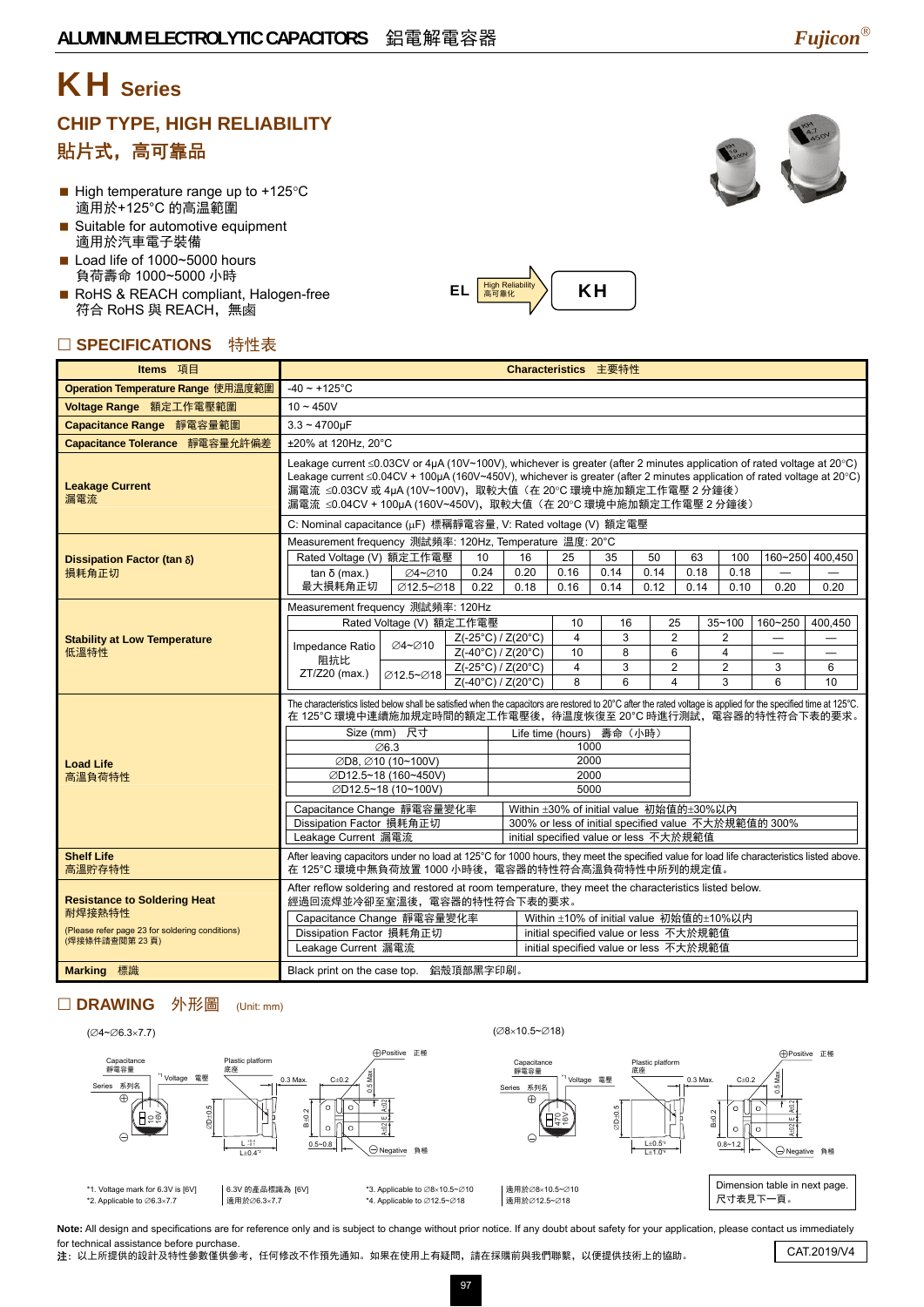

## KH **Series**

### □ DIMENSIONS (Unit: mm) 尺寸表

| ØD x L      | $4 \times 5.8$ | $5 \times 5.8$ | $6.3 \times 5.8$ | $6.3 \times 7.7$ | 8 x 10.5 | $10 \times 10.5$ | $10 \times 13.5$ | $12.5 \times 13.5$ | $12.5 \times 16$ | $16 \times 16.5$ | 18 x 16.5 |
|-------------|----------------|----------------|------------------|------------------|----------|------------------|------------------|--------------------|------------------|------------------|-----------|
| A           | 2.0            | 2.2            | 2.6              | 2.6              | 3.0      | 3.3              | 3.3              | 4.9                | 4.9              | 5.8              | 6.2       |
| в           | 4.3            | 5.3            | 6.6              | 6.6              | 8.4      | 10.4             | 10.4             | 13.0               | 13.0             | 17.0             | 19.0      |
| C           | 4.3            | 5.3            | 6.6              | 6.6              | 8.4      | 10.4             | 10.4             | 13.0               | 13.0             | 17.0             | 19.0      |
| $E \pm 0.2$ | 1.0            | 1.4            | 1.9              | 1.9              | 3.1      | 4.7              | 4.7              | 4.7                | 4.7              | 6.4              | 6.4       |
|             | 5.8            | 5.8            | 5.8              | 7.7              | 10.5     | 10.5             | 13.5             | 13.5               | 16.0             | 16.5             | 18.5      |

#### □ DIMENSIONS & MAXIMUM PERMISSIBLE RIPPLE CURRENT & ESR 規格尺寸及最大允許紋波電流及 ESR 值

|                              | <b>WV</b> |                                          | 10 <sub>1</sub>                                       | (1A)                                                   |                                                                     |                                          |                                                       | 16 (1C)                                                |                                                                            |                                          | 25 <sub>2</sub>                                       | (1E)                                                   |                                                                            |
|------------------------------|-----------|------------------------------------------|-------------------------------------------------------|--------------------------------------------------------|---------------------------------------------------------------------|------------------------------------------|-------------------------------------------------------|--------------------------------------------------------|----------------------------------------------------------------------------|------------------------------------------|-------------------------------------------------------|--------------------------------------------------------|----------------------------------------------------------------------------|
| <b>Parameter</b><br>參數<br>μF |           | <b>Case size</b><br>ØDxL<br>(mm)<br>尺寸   | E.S.R. $(\Omega)$<br>$20^{\circ}$ C<br><b>E.S.R.值</b> | E.S.R. $(\Omega)$<br>$-40^{\circ}$ C<br><b>E.S.R.值</b> | <b>Ripple</b><br>current<br>(mA rms)<br>at 125°C,<br>100KHz<br>紋波電流 | <b>Case size</b><br>ØDxL<br>(mm)<br>尺寸   | E.S.R. $(\Omega)$<br>$20^{\circ}$ C<br><b>E.S.R.值</b> | E.S.R. $(\Omega)$<br>$-40^{\circ}$ C<br><b>E.S.R.值</b> | <b>Ripple</b><br>current<br>(mA rms)<br>at 125°C.<br><b>100KHz</b><br>紋波電流 | <b>Case size</b><br>ØDxL<br>(mm)<br>尺寸   | E.S.R. $(\Omega)$<br>$20^{\circ}$ C<br><b>E.S.R.值</b> | E.S.R. $(\Omega)$<br>$-40^{\circ}$ C<br><b>E.S.R.值</b> | <b>Ripple</b><br>current<br>(mA rms)<br>at 125°C,<br><b>100KHz</b><br>紋波電流 |
| 33                           | 330       |                                          |                                                       |                                                        |                                                                     |                                          |                                                       |                                                        |                                                                            | $6.3 \times 5.8$                         | 3.3                                                   | 66                                                     | 45                                                                         |
| 47                           | 470       |                                          |                                                       |                                                        |                                                                     | $6.3 \times 5.8$                         | 3.3                                                   | 66                                                     | 43                                                                         | $6.3 \times 7.7$                         | 2.3                                                   | 46                                                     | 68                                                                         |
| 100                          | 101       | $6.3 \times 7.7$                         | 2.3                                                   | 46                                                     | 72                                                                  | $8 \times 10.5$                          | 1.0                                                   | 20                                                     | 115                                                                        | $8 \times 10.5$                          | 1.0                                                   | 20                                                     | 126                                                                        |
| 220                          | 221       | $8 \times 10.5$                          | 1.0                                                   | 20                                                     | 136                                                                 | $10 \times 10.5$                         | 0.7                                                   | 13.4                                                   | 175                                                                        | $10 \times 10.5$                         | 0.7                                                   | 13.4                                                   | 211                                                                        |
| 330                          | 331       | $10 \times 10.5$                         | 0.7                                                   | 13.4                                                   | 188                                                                 | $10 \times 13.5$                         | 0.5                                                   | 9.5                                                    | 280                                                                        | $12.5 \times 13.5$<br>$(10 \times 13.5)$ | 0.14<br>(0.5)                                         | 2.1<br>(9.5)                                           | 750<br>(270)                                                               |
| 470                          | 471       | $10 \times 13.5$                         | 0.5                                                   | 9.5                                                    | 300                                                                 | $12.5 \times 13.5$                       | 0.14                                                  | 2.1                                                    | 750                                                                        | $12.5 \times 13.5$                       | 0.14                                                  | 2.1                                                    | 750                                                                        |
| 680                          | 681       |                                          |                                                       |                                                        |                                                                     | $16 \times 16.5$<br>$(12.5 \times 13.5)$ | 0.10<br>(0.14)                                        | 1.5<br>(2.1)                                           | 1000<br>(750)                                                              | $16 \times 16.5$                         | 0.10                                                  | 1.5                                                    | 1000                                                                       |
| 1000                         | 102       | $12.5 \times 16$<br>$(12.5 \times 13.5)$ | 0.11<br>(0.14)                                        | 1.5<br>(2.1)                                           | 900<br>(750)                                                        | $16 \times 16.5$                         | 0.10                                                  | 1.5                                                    | 1000                                                                       | $16 \times 16.5$                         | 0.10                                                  | 1.5                                                    | 1000                                                                       |
| 2200                         | 222       | $16 \times 16.5$                         | 0.10                                                  | 1.5                                                    | 1000                                                                | $18 \times 16.5$                         | 0.09                                                  | 1.5                                                    | 1100                                                                       |                                          |                                                       |                                                        |                                                                            |
| 3300                         | 332       | $18 \times 16.5$                         | 0.09                                                  | 1.5                                                    | 1100                                                                |                                          |                                                       |                                                        |                                                                            |                                          |                                                       |                                                        |                                                                            |
| 4700                         | 472       | $18 \times 16.5$                         | 0.09                                                  | 1.5                                                    | 1100                                                                |                                          |                                                       |                                                        |                                                                            |                                          |                                                       |                                                        |                                                                            |

|                              | <b>WV</b> |                                          |                                                       | 35(1V)                                                 |                                                                            |                                          |                                                       | $50$ (1H)                                              |                                                                            |
|------------------------------|-----------|------------------------------------------|-------------------------------------------------------|--------------------------------------------------------|----------------------------------------------------------------------------|------------------------------------------|-------------------------------------------------------|--------------------------------------------------------|----------------------------------------------------------------------------|
| <b>Parameter</b><br>參數<br>μF |           | <b>Case size</b><br>ØDxL<br>(mm)<br>尺寸   | E.S.R. $(\Omega)$<br>$20^{\circ}$ C<br><b>E.S.R.值</b> | E.S.R. $(\Omega)$<br>$-40^{\circ}$ C<br><b>E.S.R.值</b> | <b>Ripple current</b><br>(mA rms) at<br>$125^{\circ}$ C,<br>100KHz<br>紋波電流 | <b>Case size</b><br>ØDxL<br>(mm)<br>尺寸   | E.S.R. $(\Omega)$<br>$20^{\circ}$ C<br><b>E.S.R.值</b> | E.S.R. $(\Omega)$<br>$-40^{\circ}$ C<br><b>E.S.R.值</b> | <b>Ripple current</b><br>(mA rms) at<br>$125^{\circ}$ C,<br>100KHz<br>紋波電流 |
| 10                           | 100       | $6.3 \times 5.8$                         | 3.3                                                   | 66                                                     | 38                                                                         | $6.3 \times 7.7$<br>$(6.3 \times 5.8)$   | 2.3<br>(3.3)                                          | 46<br>(66)                                             | 50<br>(38)                                                                 |
| 22                           | 220       | $6.3 \times 5.8$                         | 3.3                                                   | 66                                                     | 39                                                                         | $6.3 \times 7.7$                         | 2.3                                                   | 46                                                     | 50                                                                         |
| 33                           | 330       | $6.3 \times 7.7$                         | 2.3                                                   | 46                                                     | 62                                                                         | $8 \times 10.5$                          | 1.0                                                   | 20                                                     | 83                                                                         |
| 47                           | 470       | $8 \times 10.5$                          | 1.0                                                   | 20                                                     | 92                                                                         | $10 \times 10.5$                         | 0.7                                                   | 13.4                                                   | 111                                                                        |
| 100                          | 101       | $10 \times 10.5$                         | 0.7                                                   | 13.4                                                   | 151                                                                        | $12.5 \times 13.5$                       | 0.23                                                  | 3.5                                                    | 550                                                                        |
| 220                          | 221       | $12.5 \times 13.5$<br>$(10 \times 13.5)$ | 0.14<br>(0.5)                                         | 2.1<br>(9.5)                                           | 750<br>(260)                                                               | $16 \times 16.5$<br>$(12.5 \times 13.5)$ | 0.15<br>(0.23)                                        | 2.3<br>(3.5)                                           | 850<br>(550)                                                               |
| 330                          | 331       | $12.5 \times 13.5$                       | 0.14                                                  | 2.1                                                    | 750                                                                        | $16 \times 16.5$<br>$(12.5 \times 16)$   | 0.15<br>(0.18)                                        | 2.3<br>(2.7)                                           | 850<br>(700)                                                               |
| 470                          | 471       | $16 \times 16.5$<br>$(12.5 \times 16)$   | 0.10<br>(0.11)                                        | 1.5<br>(1.5)                                           | 1000<br>(900)                                                              | $16 \times 16.5$                         | 0.15                                                  | 2.3                                                    | 850                                                                        |
| 1000                         | 102       | $18 \times 16.5$                         | 0.10                                                  | 1.5                                                    | 1000                                                                       |                                          |                                                       |                                                        |                                                                            |

|     | <b>WV</b>              |                                        | 63                                                    | (1J)                                                   |                                                                            |                                        | 100                                                   | (2A)                                                   |                                                                                   |
|-----|------------------------|----------------------------------------|-------------------------------------------------------|--------------------------------------------------------|----------------------------------------------------------------------------|----------------------------------------|-------------------------------------------------------|--------------------------------------------------------|-----------------------------------------------------------------------------------|
| μF  | <b>Parameter</b><br>參數 | <b>Case size</b><br>ØDxL<br>(mm)<br>尺寸 | E.S.R. $(\Omega)$<br>$20^{\circ}$ C<br><b>E.S.R.值</b> | E.S.R. $(\Omega)$<br>$-40^{\circ}$ C<br><b>E.S.R.值</b> | <b>Ripple current</b><br>(mA rms) at<br>$125^{\circ}$ C.<br>100KHz<br>紋波電流 | <b>Case size</b><br>ØDxL<br>(mm)<br>尺寸 | E.S.R. $(\Omega)$<br>$20^{\circ}$ C<br><b>E.S.R.值</b> | E.S.R. $(\Omega)$<br>$-40^{\circ}$ C<br><b>E.S.R.值</b> | <b>Ripple current</b><br>(mA rms) at<br>$125^{\circ}$ C.<br><b>100KHz</b><br>紋波電流 |
| 10  | 100                    | $6.3 \times 7.7$                       | 2.3                                                   | 115                                                    | 42                                                                         | $8 \times 10.5$                        | 1.00                                                  | 50                                                     | 53                                                                                |
| 22  | 220                    | $8 \times 10.5$                        | 1.0                                                   | 50                                                     | 56                                                                         | $10 \times 10.5$                       | 0.70                                                  | 35                                                     | 63                                                                                |
| 33  | 330                    | $10 \times 10.5$                       | 0.7                                                   | 35                                                     | 77                                                                         | $10 \times 13.5$                       | 0.45                                                  | 22.5                                                   | 130                                                                               |
| 47  | 470                    | $10 \times 13.5$                       | 0.45                                                  | 22.5                                                   | 150                                                                        | $12.5 \times 13.5$                     | 0.33                                                  | 16.5                                                   | 450                                                                               |
| 68  | 680                    |                                        |                                                       |                                                        |                                                                            | $12.5 \times 16$                       | 0.26                                                  | 13                                                     | 550                                                                               |
| 100 | 101                    | $12.5 \times 13.5$                     | 0.25                                                  | 12.5                                                   | 500                                                                        | $16 \times 16.5$                       | 0.24                                                  | 12                                                     | 650                                                                               |
| 220 | 221                    | $12.5 \times 16$                       | 0.20                                                  | 10                                                     | 600                                                                        |                                        |                                                       |                                                        |                                                                                   |
| 330 | 331                    | $16 \times 16.5$                       | 0.18                                                  | 9                                                      | 820                                                                        |                                        |                                                       |                                                        |                                                                                   |

Note: All design and specifications are for reference only and is subject to change without prior notice. If any doubt about safety for your application, please contact us immediately for technical assistance before purchase.

for technical assistance before purchase.<br>注: 以上所提供的設計及特性參數僅供參考,任何修改不作預先通知。如果在使用上有疑問,請在採購前與我們聯繫,以便提供技術上的協助。 CAT.2019/V4